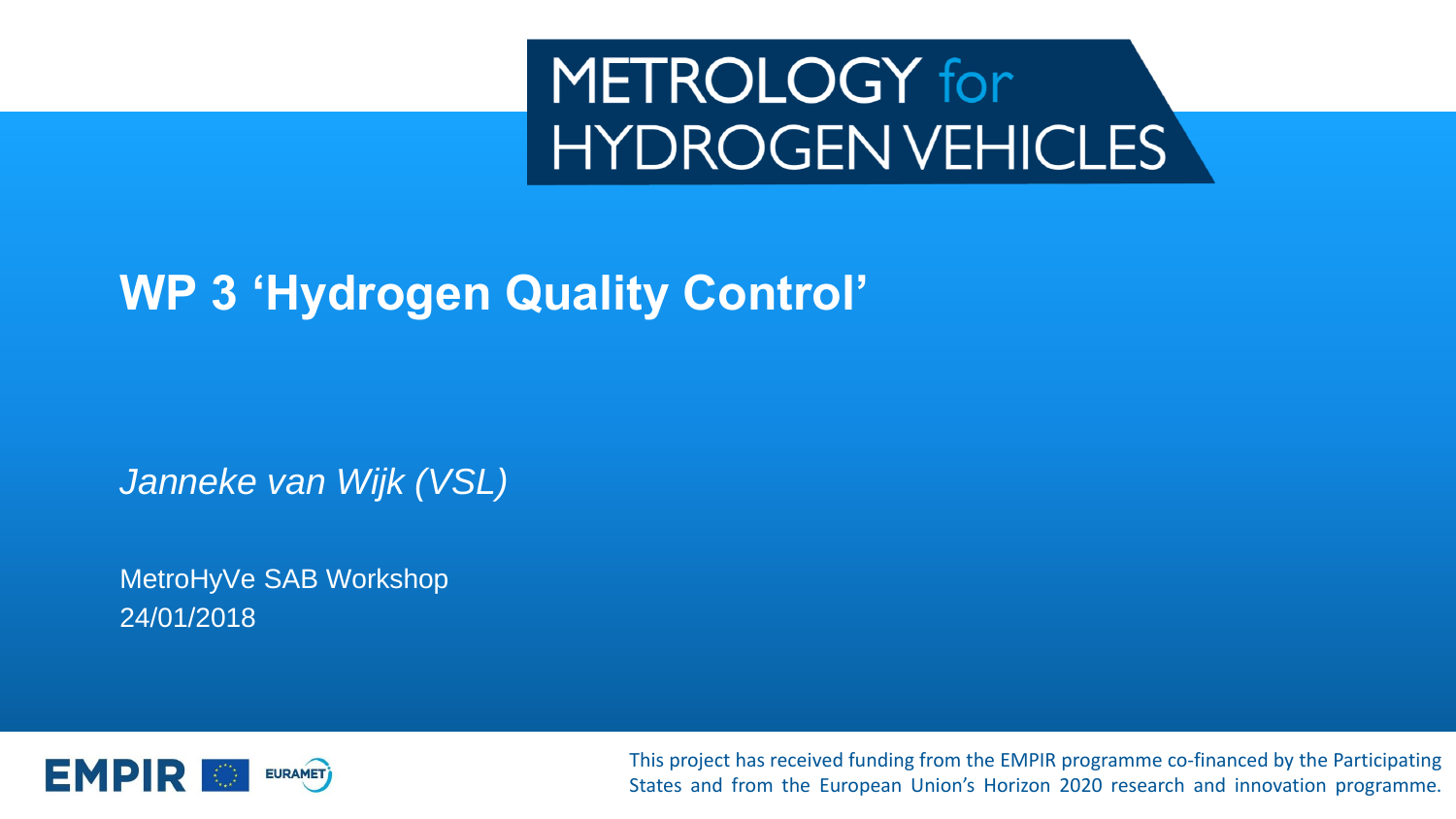## **WP3 Overview**



#### **Aim**

To develop and validate continuous online analysers for measuring key impurities, particulates and humidity in hydrogen at the refuelling station following the implementation of quality control techniques specified in ISO 19880-8.

- Candidate methods include spectroscopic and low-cost sensor technology. The development of the analysers will be focused on the key impurities specified in ISO 14687: water,  $CO_1O_2$  and H<sub>2</sub>S
- A similar development and validation approach will be used for the humidity measurements in hydrogen using online hygrometers and particulate concentration and size using online particulate analysers
- Perform an instrument intercomparison for online purity analysers against laboratory reference gas standards of hydrogen sulfide, carbon monoxide, oxygen and water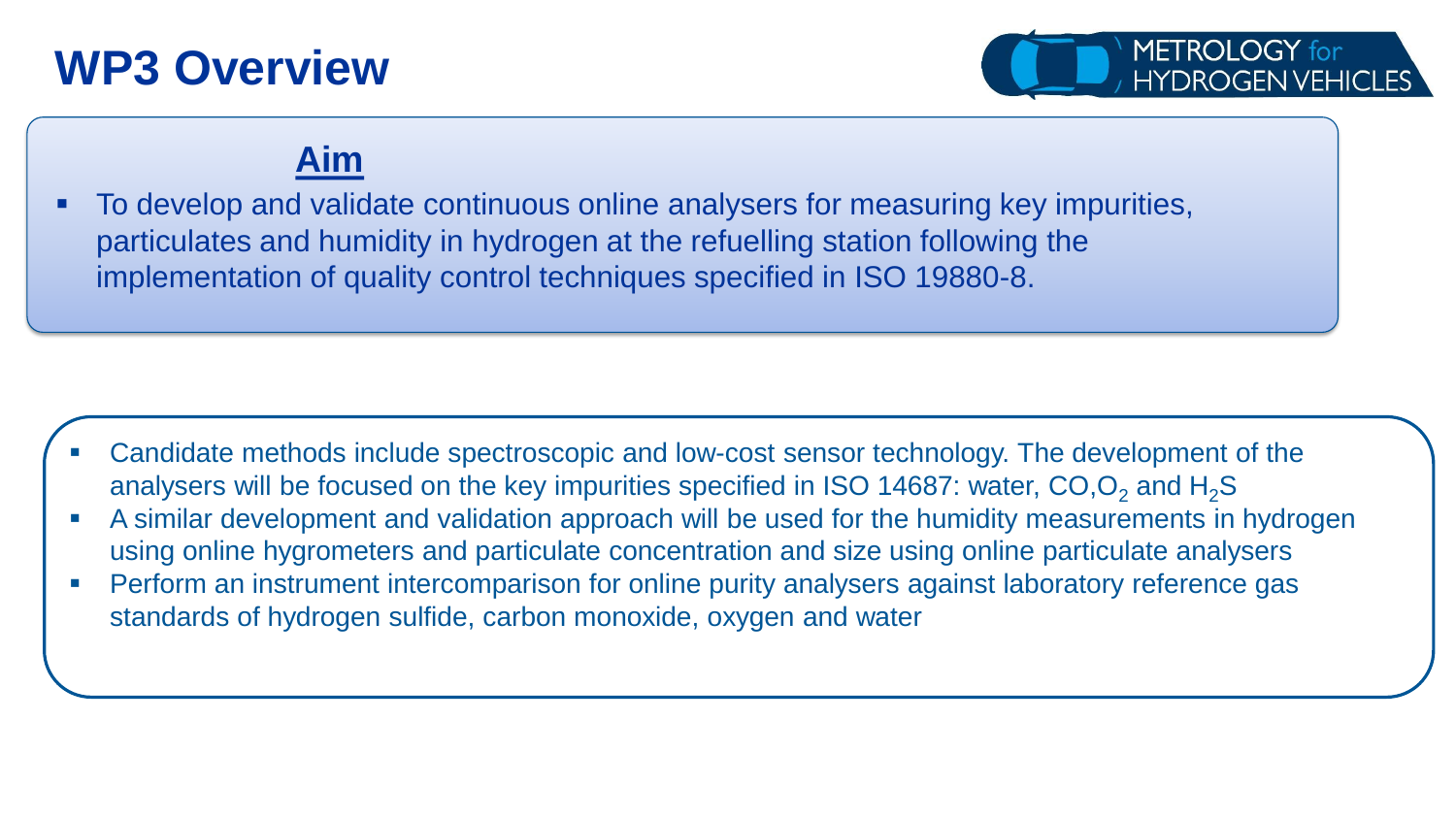## **WP3 Tasks**



- Task 3.1: **Online measurement of gaseous impurities – M1-M22** (**NPL**, AP2E, CT, Shell) Task 3.2: **Online measurement of humidity– M14-M29** (**NPL,** ITM, AP2E, CT) Task 3.3: **Online measurement of particulate mass concentration and seizing– M1-M36** (**NPL**, ITM)
- Task 3.4: **Low costs sensors for hydrogen purity– M1-M31** (**AL**, VSL)
- Task 3.5: **Intercomparison of online purity analysers– M1-M31** (**VSL**, AL, AP2E, CT, Shell, NPL)













**Dutch Metrology** Institute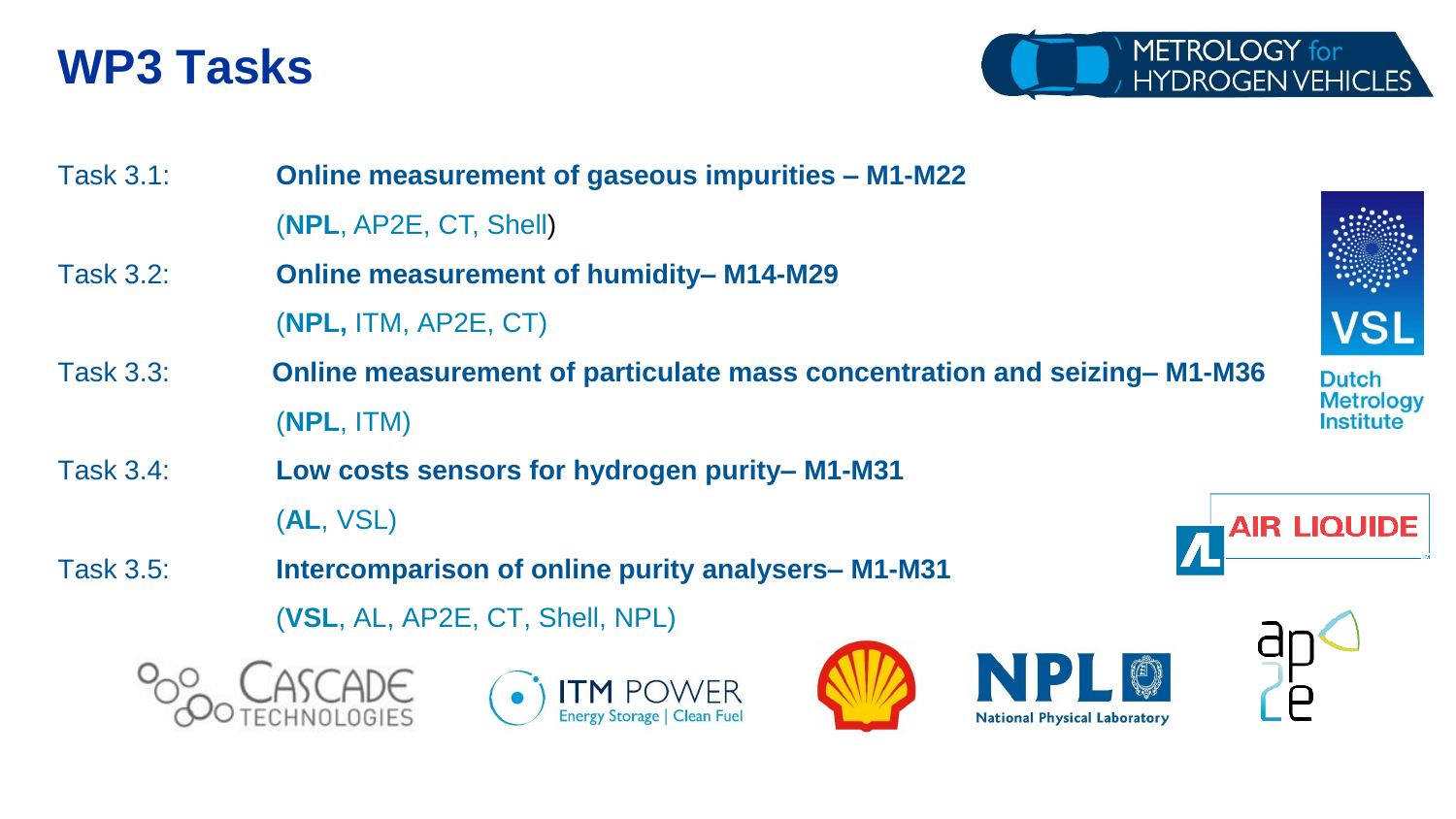# **Development and validation of instruments: current status**



| <b>Component</b> | <b>Required LOD</b> | <b>Cascade</b><br><b>Technologies</b> | AP2E | <b>Shell</b>              |
|------------------|---------------------|---------------------------------------|------|---------------------------|
| CO               | 0.2 µmol/mol        | OK                                    | OK   | OK                        |
| <b>Water</b>     | 5 µmol/mol          | OK                                    | OK   | OK                        |
| O <sub>2</sub>   | 5 µmol/mol          | <b>Development</b><br>needed          | OK   | $\boldsymbol{\mathsf{X}}$ |
| $H_2S$           | 4 nmol/mol          | <b>Development</b><br>needed          | OK   | OK                        |

NPL will supply 3 gas mixtures for analyser validation Composition: according to specifications only amount fraction  $H_2$ S has to decided upon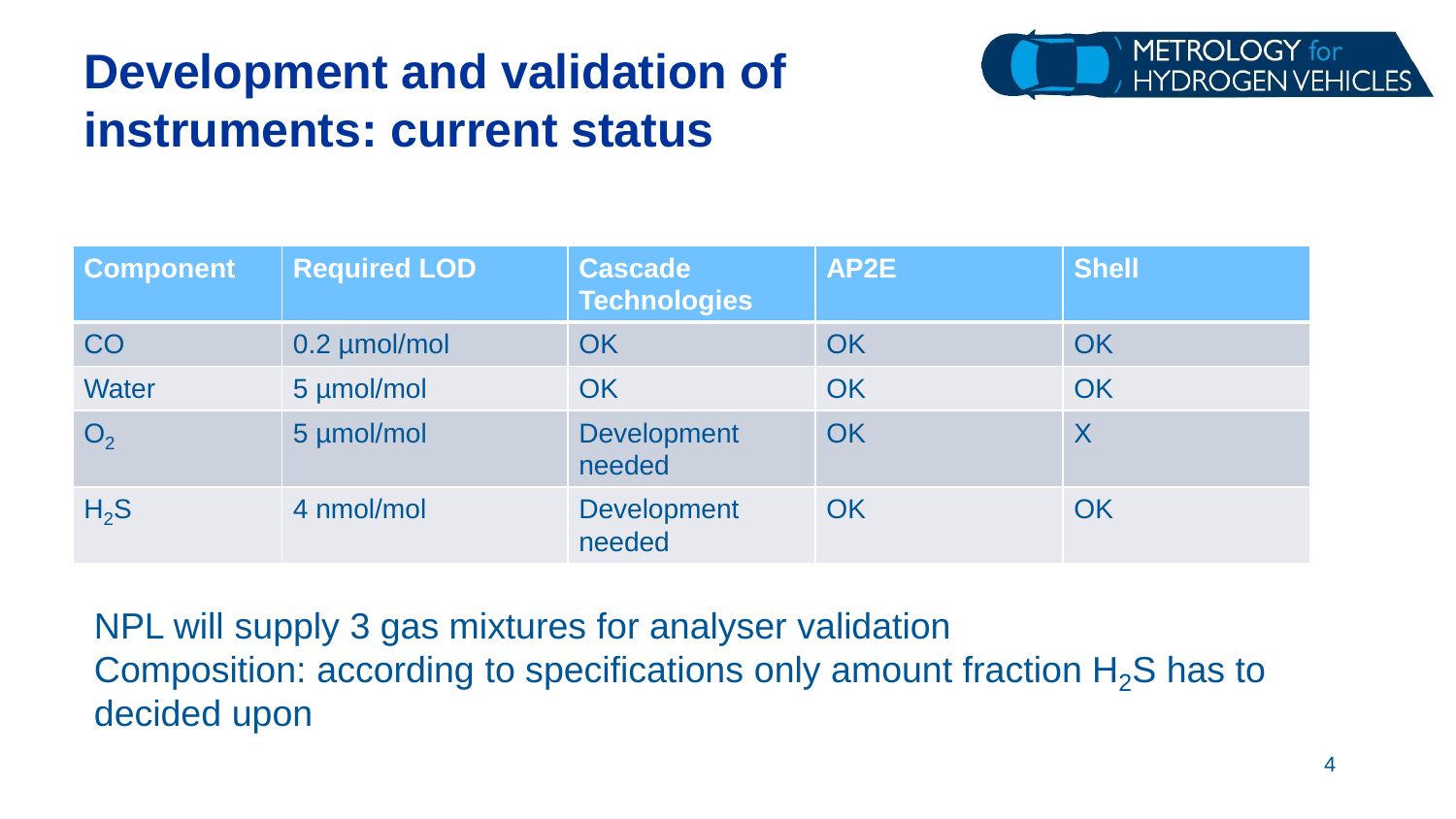# **Online measurement of gaseous impurities (3.1) and intercomparison of online purity analysers (3.5)**

- These 2 tasks are closely related
- Instrument developed in 3.1 will take part in the intercomparison (January. – June 2019)
- The intercomparison will take place at NPL and is open to other instrument suppliers
- If anyone wants to participate now is a good time to show interest as the protocol for the intercomparison is being discussed

METROLOGY for

**HYDROGEN VEHICLES**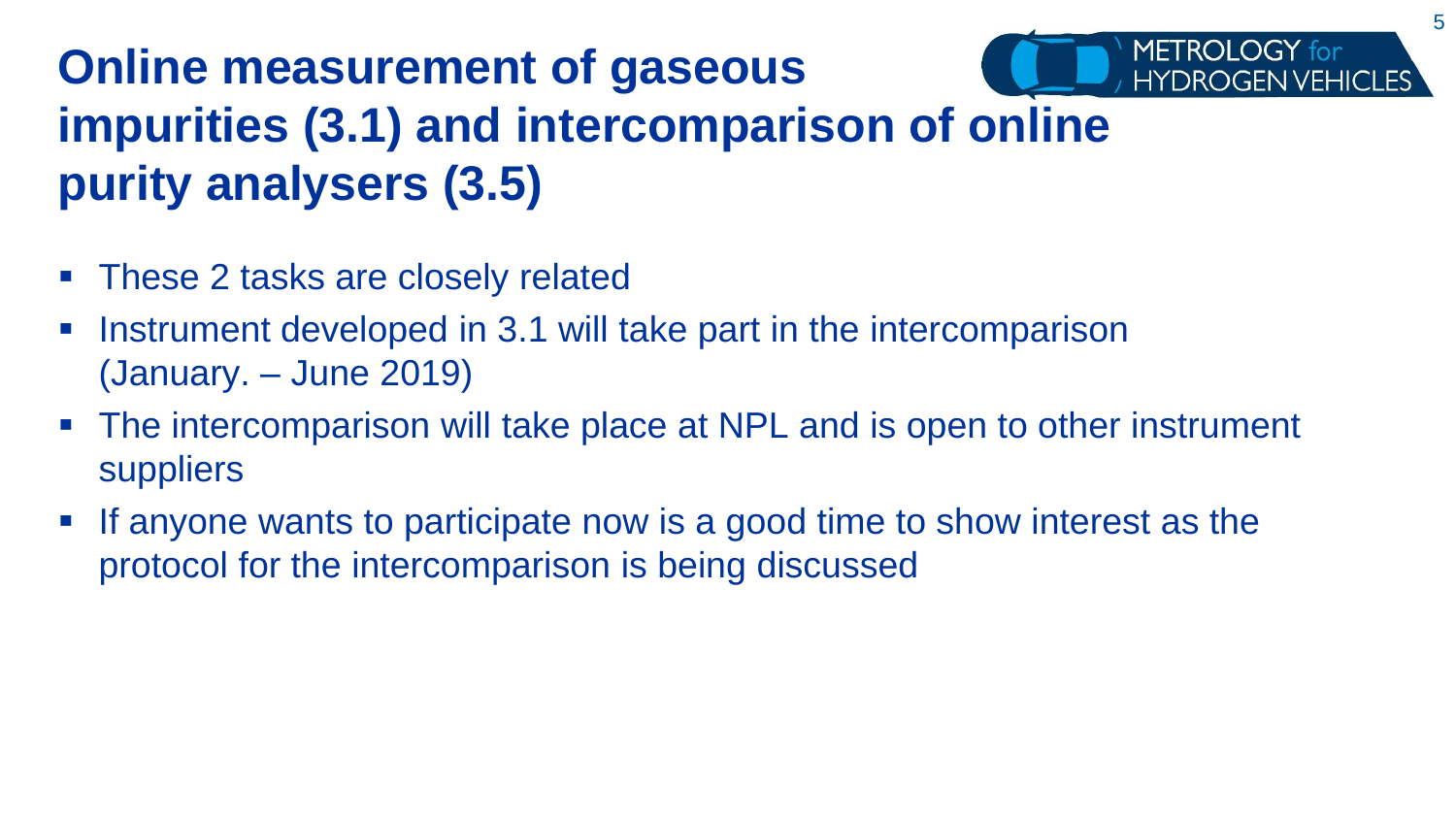# **Online Measurement of Humidity**



- Progress is dependent on task 2.3.4 development of NPL's multi-gas, multipressure humidity calibration facility
- Michell Instruments, GE Sensing, Alpha Moisture Systems, Tiger Optics, Shaw Moisture Meters, SUTO –iTec have been contacted to confirm if they are willing to loan instruments for calibration in hydrogen - (July 2018 – December 2018)
- The measurements will be performed in hydrogen :
- at pressures up to 20 bar in hydrogen
- at a flow rate of 0.5 slpm
- at dew-point temperatures from -65  $\degree$ C to -20  $\degree$ C
- (corresponding to amount fractions of water vapour from 0.5 μmol/mol upto 50 μmol/mol at 20 bar)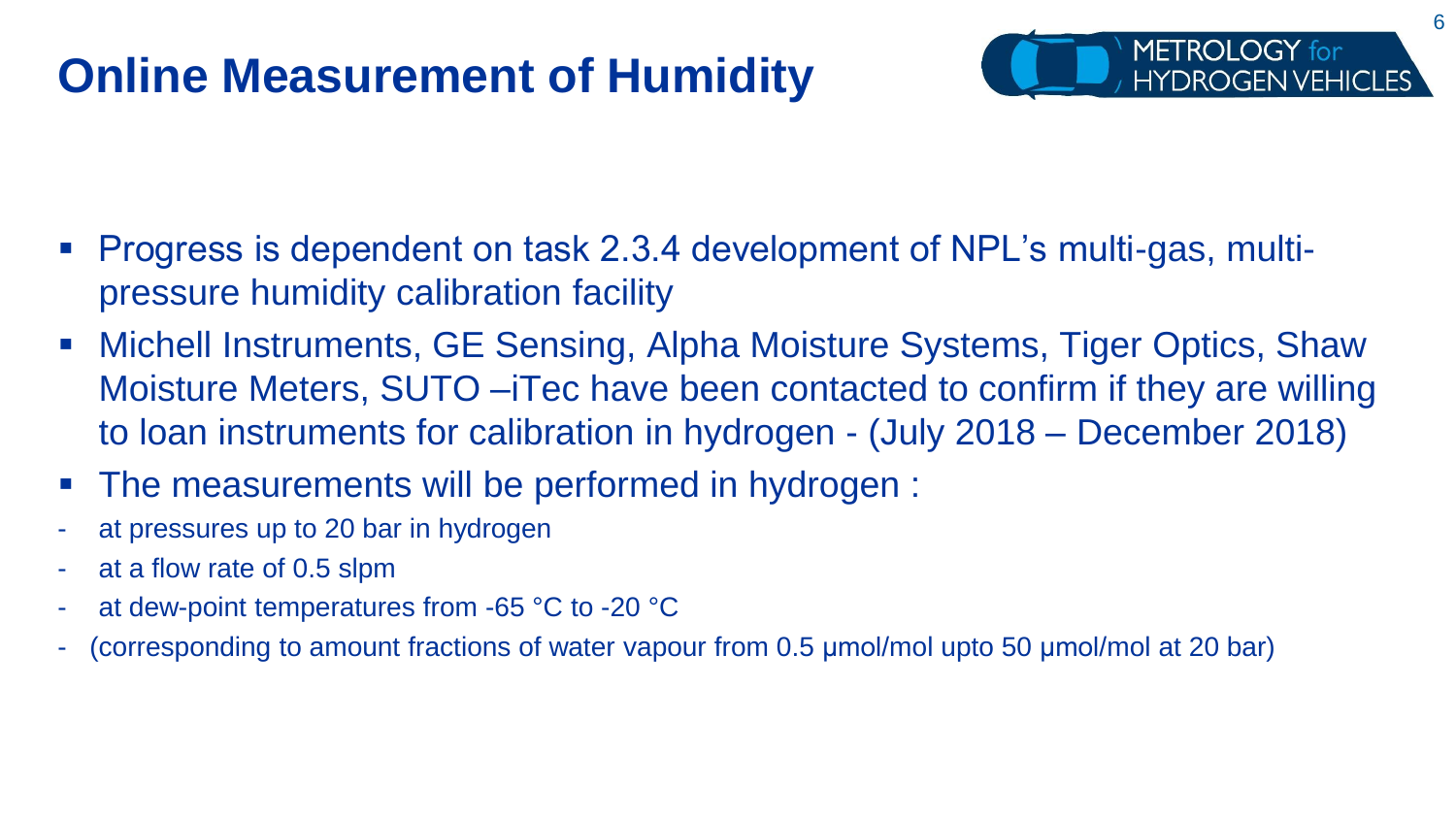# **Online Measurement of particulate mass concentration and sizing**



- Risk evaluation for using a TEOM with hydrogen has been performed but NPL is waiting on confirmation from the supplier before purchasing the instrument
- NPL will add concentrations of particles (nominally 1000 to 5000 particles/mL and 2 µm to 10 µm) to pure hydrogen from a gas cylinder in a laboratory environment to produce a stream of particle laden hydrogen at close to atmospheric pressure
- **This stream will be assessed for particle size and number concentration using an OPC and then** used to carry out direct comparisons of particulate mass using TEOM and traditional offline filter techniques. The method developed in task 2.2.1 will be used for the filter weighing element. (January 2018 – December 2018)
- Field measurements at a HRS will be performed and a good practice guide will be written (NPL and ITM) (July 2019 – May 2020)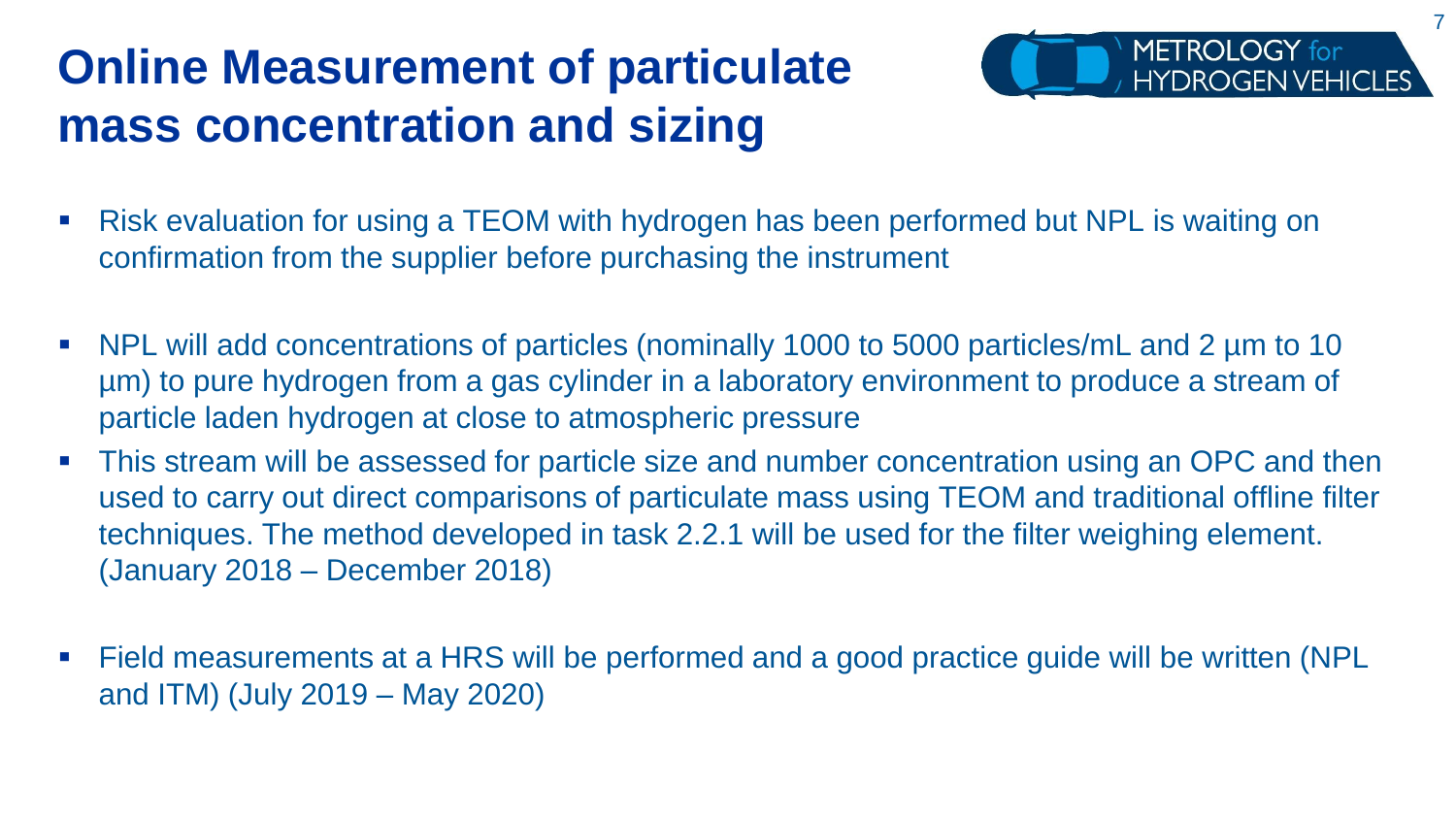

- Aim: Evaluate the feasibility to use online continuous "quality sensors" at HRSs in order to
- Measure canary species key impurities that guarantee global quality of H2 in accordance with risk assessment conclusions
- Improve the efficiency of the quality survey of H2 supply chain
	- 1. Cost of quality assurance
	- 2. Minimize delays (sampling + delivery + analysis on lab)
- Perform a survey (questionnaire) which will be sent to relevant research organisations, universities and sensor manufacturers to investigate the options and availability of low cost sensors for performing online measurement of impurities at HRSs and write a review on the results.
- Test a sensor at VSL when a sensor can be bought or borrowed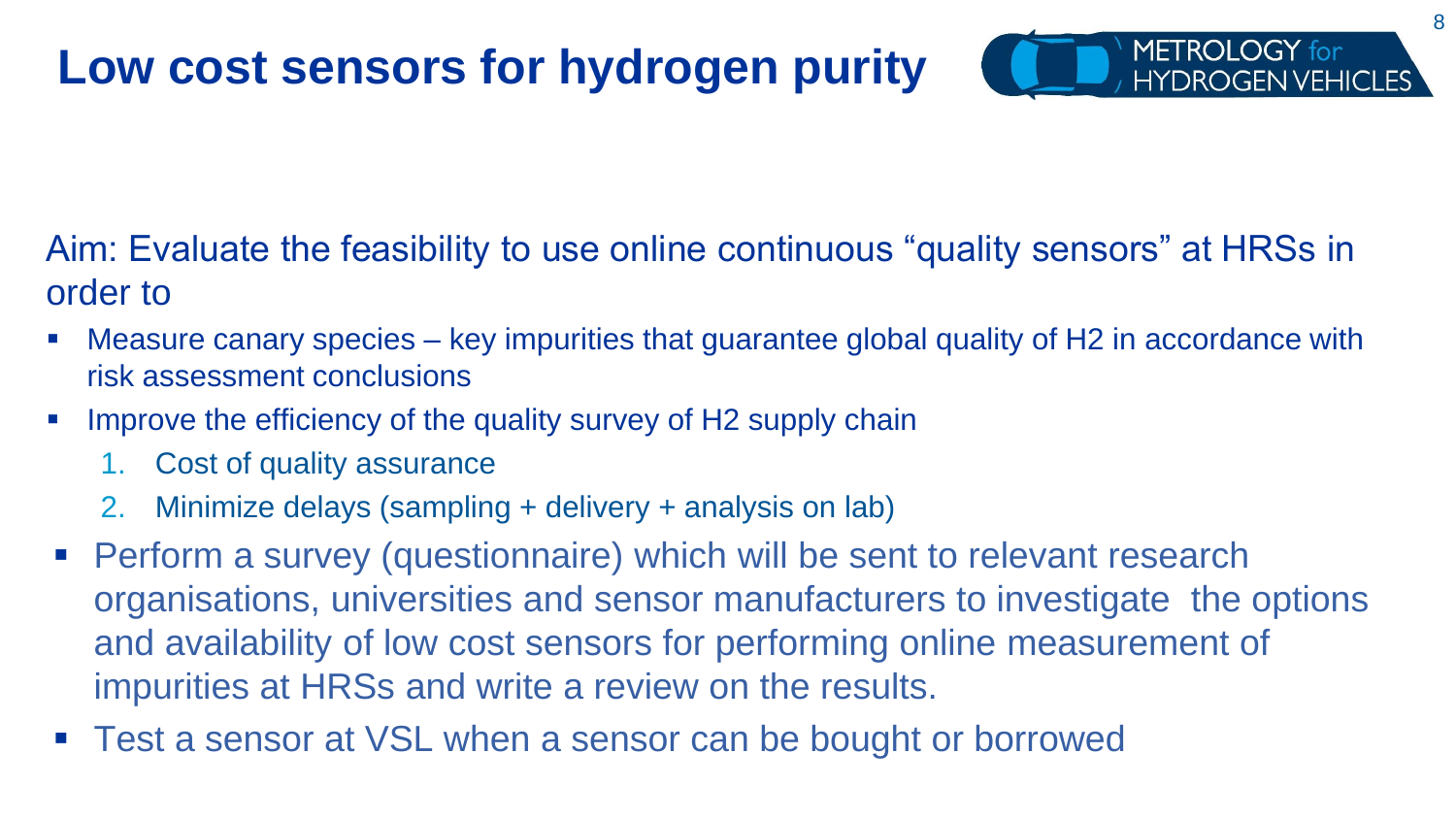## **Low cost sensors for hydrogen purity**



| <b>Safety considerations</b>               |  | <b>Performances &amp; Characteristics</b>                   |  |  |
|--------------------------------------------|--|-------------------------------------------------------------|--|--|
| Including vent system                      |  | Sensitivity under the specification                         |  |  |
| Including sealed system                    |  | Sensitivity at the specification                            |  |  |
| Including leak detection                   |  | Sensitivity at a High concentration                         |  |  |
| Other request                              |  | Accuracy                                                    |  |  |
| Definition of a "sensor"                   |  | Linearity                                                   |  |  |
| <b>Low Cost</b>                            |  | Response delay at the specification (< 1 mn)                |  |  |
| <b>Small Size</b>                          |  | Response delay at a high concentration (< 1 mn)             |  |  |
| Plug & Play                                |  | Other request (interferences, drift, calculation interval?) |  |  |
| TRL Level (Prototype or existing material) |  | <b>Impurities to monitor</b>                                |  |  |
| Including data treatment                   |  | CO                                                          |  |  |
| Other request                              |  | H <sub>2</sub> O                                            |  |  |
| <b>Management of alarm by HRS operator</b> |  | H <sub>2</sub> S                                            |  |  |
| At the Specification concentration         |  | O <sub>2</sub>                                              |  |  |
| At the High concentration                  |  | Other request                                               |  |  |
| Reset option                               |  | <b>Characteristics</b>                                      |  |  |
| <b>External Relay</b>                      |  | No Spare part                                               |  |  |
| Other request                              |  | <b>Utilities included</b>                                   |  |  |
| <b>Measurement mode</b>                    |  | Monitoring data                                             |  |  |
| Cumulative                                 |  | No Metrology program                                        |  |  |
| Instantaneous                              |  | No Purging integrated                                       |  |  |
| Other request                              |  | Other request                                               |  |  |